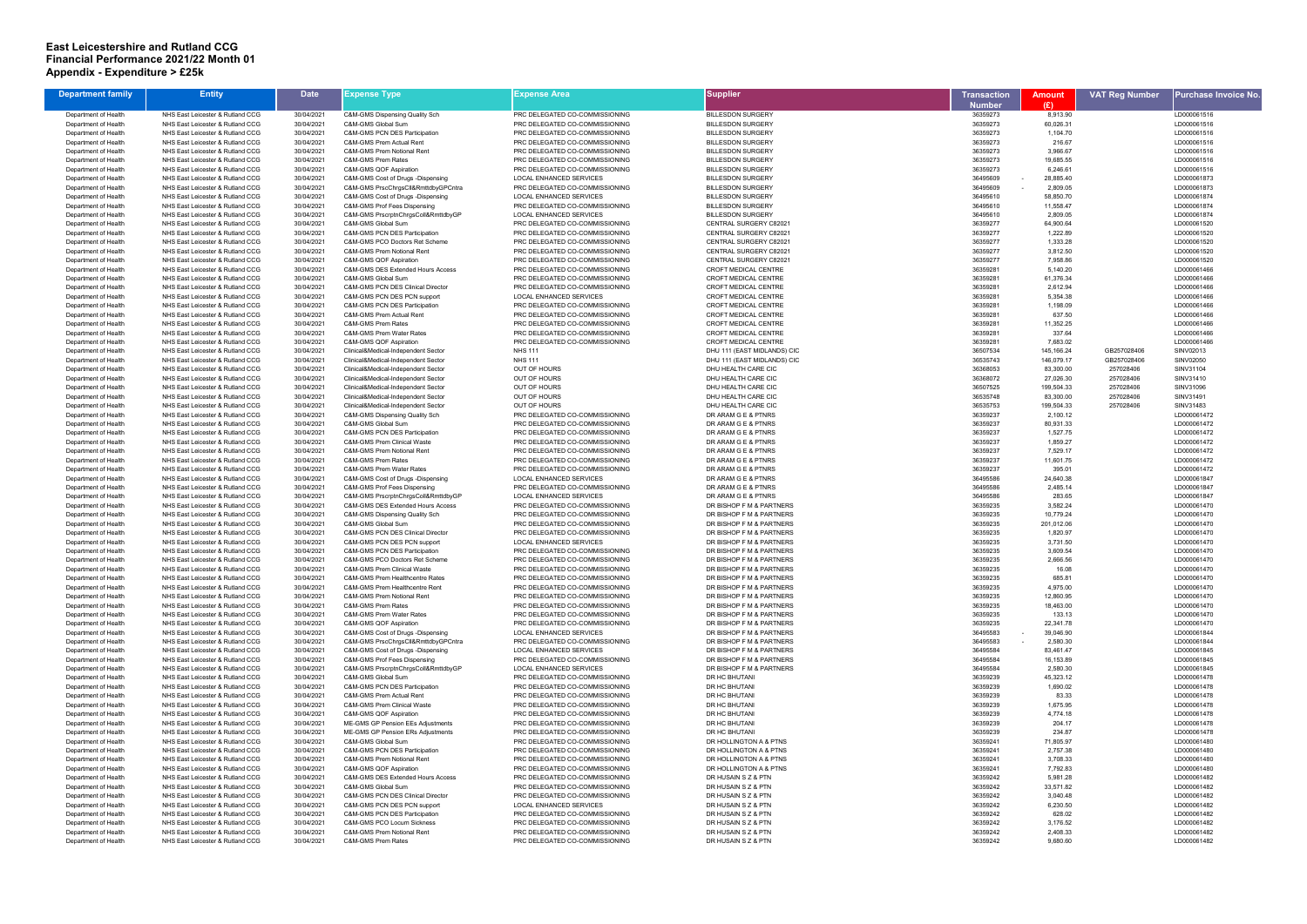| Department of Health | NHS East Leicester & Rutland CCG | 30/04/2021 | C&M-GMS Prem Water Rates                     | PRC DELEGATED CO-COMMISSIONING | DR HUSAIN S Z & PTN                                      | 36359242           | 72.39      | LD000061482 |
|----------------------|----------------------------------|------------|----------------------------------------------|--------------------------------|----------------------------------------------------------|--------------------|------------|-------------|
| Department of Health | NHS East Leicester & Rutland CCG | 30/04/2021 | C&M-GMS QOF Aspiration                       | PRC DELEGATED CO-COMMISSIONING | DR HUSAIN S Z & PTN                                      | 36359242           | 4,015.97   | LD000061482 |
| Department of Health | NHS East Leicester & Rutland CCG | 30/04/2021 | C&M-GMS Global Sum                           | PRC DELEGATED CO-COMMISSIONING | DR JK INMAN & PARTNERS                                   | 36359246           | 90,515.20  | LD000061486 |
|                      |                                  |            | C&M-GMS PCN DES Participation                |                                |                                                          |                    |            |             |
| Department of Health | NHS East Leicester & Rutland CCG | 30/04/2021 |                                              | PRC DELEGATED CO-COMMISSIONING | DR JK INMAN & PARTNERS                                   | 36359246           | 1,724.48   | LD000061486 |
| Department of Health | NHS East Leicester & Rutland CCG | 30/04/2021 | C&M-GMS QOF Aspiration                       | PRC DELEGATED CO-COMMISSIONING | DR JK INMAN & PARTNERS                                   | 36359246           | 10,965.62  | LD000061486 |
| Department of Health | NHS East Leicester & Rutland CCG | 30/04/2021 | C&M-GMS Dispensing Quality Sch               | PRC DELEGATED CO-COMMISSIONING | DR KER D A J & PARTNERS MARKET OVERTON & SOMERBY SURGERY | 36359244           | 9,373.14   | LD000061484 |
| Department of Health | NHS East Leicester & Rutland CCG | 30/04/2021 | C&M-GMS Global Sum                           | PRC DELEGATED CO-COMMISSIONING | DR KER D A J & PARTNERS MARKET OVERTON & SOMERBY SURGERY | 36359244           | 41,494.27  | LD000061484 |
|                      |                                  |            |                                              |                                |                                                          |                    |            |             |
| Department of Health | NHS East Leicester & Rutland CCG | 30/04/2021 | C&M-GMS PCN DES Participation                | PRC DELEGATED CO-COMMISSIONING | DR KER D A J & PARTNERS MARKET OVERTON & SOMERBY SURGERY | 36359244           | 749.47     | LD000061484 |
| Department of Health | NHS East Leicester & Rutland CCG | 30/04/2021 | C&M-GMS Prem Clinical Waste                  | PRC DELEGATED CO-COMMISSIONING | DR KER D A J & PARTNERS MARKET OVERTON & SOMERBY SURGERY | 36359244           | 1,154.88   | LD000061484 |
| Department of Health | NHS East Leicester & Rutland CCG | 30/04/2021 | C&M-GMS Prem Notional Rent                   | PRC DELEGATED CO-COMMISSIONING | DR KER D A J & PARTNERS MARKET OVERTON & SOMERBY SURGERY | 36359244           | 6,208.33   | LD000061484 |
|                      | NHS East Leicester & Rutland CCG | 30/04/2021 | C&M-GMS Prem Rates                           | PRC DELEGATED CO-COMMISSIONING | DR KER D A J & PARTNERS MARKET OVERTON & SOMERBY SURGERY | 36359244           | 9,955.05   | LD000061484 |
| Department of Health |                                  |            |                                              |                                |                                                          |                    |            |             |
| Department of Health | NHS East Leicester & Rutland CCG | 30/04/2021 | C&M-GMS Prem Water Rates                     | PRC DELEGATED CO-COMMISSIONING | DR KER D A J & PARTNERS MARKET OVERTON & SOMERBY SURGERY | 36359244           | 49.22      | LD000061484 |
| Department of Health | NHS East Leicester & Rutland CCG | 30/04/2021 | C&M-GMS QOF Aspiration                       | PRC DELEGATED CO-COMMISSIONING | DR KER D A J & PARTNERS MARKET OVERTON & SOMERBY SURGERY | 36359244           | 3,953.44   | LD000061484 |
| Department of Health | NHS East Leicester & Rutland CCG | 30/04/2021 | C&M-GMS Cost of Drugs -Dispensing            | LOCAL ENHANCED SERVICES        | DR KER D A J & PARTNERS MARKET OVERTON & SOMERBY SURGERY | 36495590<br>$\sim$ | 33.163.73  | LD000061853 |
|                      |                                  |            |                                              |                                |                                                          |                    |            |             |
| Department of Health | NHS East Leicester & Rutland CCG | 30/04/2021 | C&M-GMS PrscChrgsCll&RmttdbyGPCntra          | PRC DELEGATED CO-COMMISSIONING | DR KER D A J & PARTNERS MARKET OVERTON & SOMERBY SURGERY | 36495590<br>$\sim$ | 1,637.85   | LD000061853 |
| Department of Health | NHS East Leicester & Rutland CCG | 30/04/2021 | C&M-GMS Cost of Drugs -Dispensing            | <b>LOCAL ENHANCED SERVICES</b> | DR KER D A J & PARTNERS MARKET OVERTON & SOMERBY SURGERY | 36495591           | 57,030.10  | LD000061854 |
| Department of Health | NHS East Leicester & Rutland CCG | 30/04/2021 | C&M-GMS Prof Fees Dispensing                 | PRC DELEGATED CO-COMMISSIONING | DR KER D A J & PARTNERS MARKET OVERTON & SOMERBY SURGERY | 36495591           | 11,039.11  | LD000061854 |
| Department of Health | NHS East Leicester & Rutland CCG | 30/04/2021 | C&M-GMS PrscrptnChrgsColl&RmttdbyGP          | <b>LOCAL ENHANCED SERVICES</b> | DR KER D A J & PARTNERS MARKET OVERTON & SOMERBY SURGERY | 36495591           | 1,637.85   | LD000061854 |
|                      |                                  |            |                                              |                                |                                                          |                    |            |             |
| Department of Health | NHS East Leicester & Rutland CCG | 30/04/2021 | C&M-GMS DES Extended Hours Access            | PRC DELEGATED CO-COMMISSIONING | DR LAWRENCE N W & PTNRS                                  | 36359250           | 5,672.64   | LD000061490 |
| Department of Health | NHS East Leicester & Rutland CCG | 30/04/2021 | C&M-GMS Global Sum                           | PRC DELEGATED CO-COMMISSIONING | DR LAWRENCE N W & PTNRS                                  | 36359250           | 88,427.11  | LD000061490 |
| Department of Health | NHS East Leicester & Rutland CCG | 30/04/2021 | <b>C&amp;M-GMS PCN DES Clinical Director</b> | PRC DELEGATED CO-COMMISSIONING | DR LAWRENCE N W & PTNRS                                  | 36359250           | 2,883.59   | LD000061490 |
|                      |                                  |            |                                              |                                |                                                          |                    |            |             |
| Department of Health | NHS East Leicester & Rutland CCG | 30/04/2021 | C&M-GMS PCN DES PCN support                  | LOCAL ENHANCED SERVICES        | DR LAWRENCE N W & PTNRS                                  | 36359250           | 5,909.00   | LD000061490 |
| Department of Health | NHS East Leicester & Rutland CCG | 30/04/2021 | C&M-GMS PCN DES Participation                | PRC DELEGATED CO-COMMISSIONING | DR LAWRENCE N W & PTNRS                                  | 36359250           | 1,704.65   | LD000061490 |
| Department of Health | NHS East Leicester & Rutland CCG | 30/04/2021 | C&M-GMS Prem Actual Rent                     | PRC DELEGATED CO-COMMISSIONING | DR LAWRENCE N W & PTNRS                                  | 36359250           | 33,198.75  | LD000061490 |
| Department of Health | NHS East Leicester & Rutland CCG | 30/04/2021 | C&M-GMS Prem Clinical Waste                  | PRC DELEGATED CO-COMMISSIONING | DR LAWRENCE N W & PTNRS                                  | 36359250           | 1,715.20   | LD000061490 |
|                      |                                  |            |                                              |                                |                                                          |                    |            |             |
| Department of Health | NHS East Leicester & Rutland CCG | 30/04/2021 | C&M-GMS Prem Rates                           | PRC DELEGATED CO-COMMISSIONING | DR LAWRENCE N W & PTNRS                                  | 36359250           | 13,597.75  | LD000061490 |
| Department of Health | NHS East Leicester & Rutland CCG | 30/04/2021 | C&M-GMS QOF Aspiration                       | PRC DELEGATED CO-COMMISSIONING | DR LAWRENCE N W & PTNRS                                  | 36359250           | 11,148.56  | LD000061490 |
| Department of Health | NHS East Leicester & Rutland CCG | 30/04/2021 | C&M-GMS DES Learn Dsblty Hith Chk            | PRC DELEGATED CO-COMMISSIONING | DR MASHARANI V                                           | 36359248           | 980.00     | LD000061488 |
|                      |                                  |            |                                              |                                |                                                          |                    |            |             |
| Department of Health | NHS East Leicester & Rutland CCG | 30/04/2021 | C&M-GMS Global Sum                           | PRC DELEGATED CO-COMMISSIONING | DR MASHARANI V                                           | 36359248           | 43,658.76  | LD000061488 |
| Department of Health | NHS East Leicester & Rutland CCG | 30/04/2021 | C&M-GMS PCN DES Participation                | PRC DELEGATED CO-COMMISSIONING | DR MASHARANI V                                           | 36359248           | 820.11     | LD000061488 |
| Department of Health | NHS East Leicester & Rutland CCG | 30/04/2021 | C&M-GMS Prem Actual Rent                     | PRC DELEGATED CO-COMMISSIONING | DR MASHARANI V                                           | 36359248           | 329.33     | LD000061488 |
|                      |                                  |            |                                              |                                |                                                          |                    |            |             |
| Department of Health | NHS East Leicester & Rutland CCG | 30/04/2021 | <b>C&amp;M-GMS QOF Aspiration</b>            | PRC DELEGATED CO-COMMISSIONING | DR MASHARANI V                                           | 36359248           | 4,637.65   | LD000061488 |
| Department of Health | NHS East Leicester & Rutland CCG | 30/04/2021 | <b>C&amp;M-GMS DES Violent Patients</b>      | PRC DELEGATED CO-COMMISSIONING | DR PROWSE G D W & PTNRS                                  | 36359254           | 3,882.00   | LD000061494 |
| Department of Health | NHS East Leicester & Rutland CCG | 30/04/2021 | C&M-GMS Global Sum                           | PRC DELEGATED CO-COMMISSIONING | DR PROWSE G D W & PTNRS                                  | 36359254           | 106,385.85 | LD000061494 |
| Department of Health | NHS East Leicester & Rutland CCG | 30/04/2021 | C&M-GMS PCN DES Participation                | PRC DELEGATED CO-COMMISSIONING | DR PROWSE G D W & PTNRS                                  | 36359254           | 4,035.86   | LD000061494 |
|                      |                                  |            |                                              |                                |                                                          |                    |            |             |
| Department of Health | NHS East Leicester & Rutland CCG | 30/04/2021 | C&M-GMS Prem Notional Rent                   | PRC DELEGATED CO-COMMISSIONING | DR PROWSE G D W & PTNRS                                  | 36359254           | 7,201.41   | LD000061494 |
| Department of Health | NHS East Leicester & Rutland CCG | 30/04/2021 | C&M-GMS QOF Aspiration                       | PRC DELEGATED CO-COMMISSIONING | DR PROWSE G D W & PTNRS                                  | 36359254           | 12,299.96  | LD000061494 |
| Department of Health | NHS East Leicester & Rutland CCG | 30/04/2021 | C&M-GMS Global Sum                           | PRC DELEGATED CO-COMMISSIONING | DR RS HURWOOD & PARTNERS                                 | 36359252           | 94,040.07  | LD000061492 |
|                      | NHS East Leicester & Rutland CCG |            | C&M-GMS PCN DES Participation                | PRC DELEGATED CO-COMMISSIONING | DR RS HURWOOD & PARTNERS                                 | 36359252           | 1,814.53   | LD000061492 |
| Department of Health |                                  | 30/04/2021 |                                              |                                |                                                          |                    |            |             |
| Department of Health | NHS East Leicester & Rutland CCG | 30/04/2021 | <b>C&amp;M-GMS QOF Aspiration</b>            | PRC DELEGATED CO-COMMISSIONING | DR RS HURWOOD & PARTNERS                                 | 36359252           | 10,494.94  | LD000061492 |
| Department of Health | NHS East Leicester & Rutland CCG | 30/04/2021 | ME - GMS GP Prior Year ERs                   | PRC DELEGATED CO-COMMISSIONING | DR RS HURWOOD & PARTNERS                                 | 36359252           | 2,225.74   | LD000061492 |
| Department of Health | NHS East Leicester & Rutland CCG | 30/04/2021 | ME-GMS GP Prior Year EEs                     | PRC DELEGATED CO-COMMISSIONING | DR RS HURWOOD & PARTNERS                                 | 36359252           | 2,244.31   | LD000061492 |
|                      |                                  |            |                                              |                                |                                                          |                    |            |             |
| Department of Health | NHS East Leicester & Rutland CCG | 30/04/2021 | C&M-GMS DES Learn Dsblty Hith Chk            | PRC DELEGATED CO-COMMISSIONING | DR S WOODING & PARTNERS                                  | 36359259           | 420.00     | LD000061500 |
| Department of Health | NHS East Leicester & Rutland CCG | 30/04/2021 | C&M-GMS Dispensing Quality Sch               | PRC DELEGATED CO-COMMISSIONING | DR S WOODING & PARTNERS                                  | 36359259           | 14,698.26  | LD000061500 |
| Department of Health | NHS East Leicester & Rutland CCG | 30/04/2021 | C&M-GMS Global Sum                           | PRC DELEGATED CO-COMMISSIONING | DR S WOODING & PARTNERS                                  | 36359259           | 58,668.65  | LD000061500 |
|                      |                                  |            |                                              |                                |                                                          |                    |            |             |
| Department of Health | NHS East Leicester & Rutland CCG | 30/04/2021 | C&M-GMS PCN DES Participation                | PRC DELEGATED CO-COMMISSIONING | DR S WOODING & PARTNERS                                  | 36359259           | 1,099.40   | LD000061500 |
| Department of Health | NHS East Leicester & Rutland CCG | 30/04/2021 | C&M-GMS Prem Notional Rent                   | PRC DELEGATED CO-COMMISSIONING | DR S WOODING & PARTNERS                                  | 36359259           | 3,537.22   | LD000061500 |
| Department of Health | NHS East Leicester & Rutland CCG | 30/04/2021 | C&M-GMS QOF Aspiration                       | PRC DELEGATED CO-COMMISSIONING | DR S WOODING & PARTNERS                                  | 36359259           | 5,376.11   | LD000061500 |
|                      |                                  |            |                                              |                                |                                                          |                    |            |             |
| Department of Health | NHS East Leicester & Rutland CCG | 30/04/2021 | C&M-GMS Cost of Drugs -Dispensing            | LOCAL ENHANCED SERVICES        | DR S WOODING & PARTNERS                                  | 36495599<br>$\sim$ | 50,754.83  | LD000061862 |
| Department of Health | NHS East Leicester & Rutland CCG | 30/04/2021 | C&M-GMS PrscChrgsCll&RmttdbyGPCntra          | PRC DELEGATED CO-COMMISSIONING | DR S WOODING & PARTNERS                                  | 36495599<br>$\sim$ | 4,538.40   | LD000061862 |
| Department of Health | NHS East Leicester & Rutland CCG | 30/04/2021 | C&M-GMS Cost of Drugs -Dispensing            | LOCAL ENHANCED SERVICES        | DR S WOODING & PARTNERS                                  | 36495600           | 104,900.13 | LD000061863 |
| Department of Health | NHS East Leicester & Rutland CCG | 30/04/2021 | C&M-GMS Prof Fees Dispensing                 | PRC DELEGATED CO-COMMISSIONING | DR S WOODING & PARTNERS                                  | 36495600           | 20,831.07  | LD000061863 |
|                      |                                  |            |                                              |                                |                                                          |                    |            |             |
| Department of Health | NHS East Leicester & Rutland CCG | 30/04/2021 | C&M-GMS PrscrptnChrgsColl&RmttdbyGP          | <b>LOCAL ENHANCED SERVICES</b> | DR S WOODING & PARTNERS                                  | 36495600           | 4,538.40   | LD000061863 |
| Department of Health | NHS East Leicester & Rutland CCG | 30/04/2021 | C&M-GMS Dispensing Quality Sch               | PRC DELEGATED CO-COMMISSIONING | DR SELMES & PARTNERS                                     | 36378324           | 13,663.68  | LD000061496 |
| Department of Health | NHS East Leicester & Rutland CCG | 30/04/2021 | C&M-GMS Global Sum                           | PRC DELEGATED CO-COMMISSIONING | DR SELMES & PARTNERS                                     | 36378324           | 64,883.91  | LD000061496 |
|                      |                                  |            |                                              | PRC DELEGATED CO-COMMISSIONING |                                                          |                    |            |             |
| Department of Health | NHS East Leicester & Rutland CCG | 30/04/2021 | C&M-GMS PCN DES Participation                |                                | DR SELMES & PARTNERS                                     | 36378324           | 1,085.88   | LD000061496 |
| Department of Health | NHS East Leicester & Rutland CCG | 30/04/2021 | C&M-GMS Prem Notional Rent                   | PRC DELEGATED CO-COMMISSIONING | DR SELMES & PARTNERS                                     | 36378324           | 3,975.00   | LD000061496 |
| Department of Health | NHS East Leicester & Rutland CCG | 30/04/2021 | C&M-GMS Prem Rates                           | PRC DELEGATED CO-COMMISSIONING | DR SELMES & PARTNERS                                     | 36378324           | 5,114.75   | LD000061496 |
|                      | NHS East Leicester & Rutland CCG | 30/04/2021 | C&M-GMS Prem Water Rates                     | PRC DELEGATED CO-COMMISSIONING | DR SELMES & PARTNERS                                     | 36378324           | 133.14     | LD000061496 |
| Department of Health |                                  |            |                                              |                                |                                                          |                    |            |             |
| Department of Health | NHS East Leicester & Rutland CCG | 30/04/2021 | C&M-GMS QOF Aspiration                       | PRC DELEGATED CO-COMMISSIONING | DR SELMES & PARTNERS                                     | 36378324           | 7,356.60   | LD000061496 |
| Department of Health | NHS East Leicester & Rutland CCG | 30/04/2021 | ME-GMS GP Pension AVCs                       | PRC DELEGATED CO-COMMISSIONING | DR SELMES & PARTNERS                                     | 36378324           | 4,568.06   | LD000061496 |
| Department of Health | NHS East Leicester & Rutland CCG | 30/04/2021 | ME-GMS GP Prior Year AVCs                    | PRC DELEGATED CO-COMMISSIONING | DR SELMES & PARTNERS                                     | 36378324           | 2,578.38   | LD000061496 |
| Department of Health | NHS East Leicester & Rutland CCG | 30/04/2021 | C&M-GMS Cost of Drugs -Dispensing            | LOCAL ENHANCED SERVICES        | DR SELMES & PARTNERS                                     | 36495597<br>$\sim$ | 58,295.60  | LD000061860 |
|                      |                                  |            |                                              |                                |                                                          |                    |            |             |
| Department of Health | NHS East Leicester & Rutland CCG | 30/04/2021 | C&M-GMS PrscChrgsCll&RmttdbyGPCntra          | PRC DELEGATED CO-COMMISSIONING | DR SELMES & PARTNERS                                     | 36495597           | 3,165.90   | LD000061860 |
| Department of Health | NHS East Leicester & Rutland CCG | 30/04/2021 | C&M-GMS Cost of Drugs -Dispensing            | <b>LOCAL ENHANCED SERVICES</b> | DR SELMES & PARTNERS                                     | 36495598           | 147,852.19 | LD000061861 |
| Department of Health | NHS East Leicester & Rutland CCG | 30/04/2021 | C&M-GMS Prof Fees Dispensing                 | PRC DELEGATED CO-COMMISSIONING | DR SELMES & PARTNERS                                     | 36495598           | 25,060.10  | LD000061861 |
|                      |                                  |            |                                              |                                |                                                          |                    |            |             |
| Department of Health | NHS East Leicester & Rutland CCG | 30/04/2021 | C&M-GMS PrscrptnChrgsColl&RmttdbyGP          | <b>LOCAL ENHANCED SERVICES</b> | DR SELMES & PARTNERS                                     | 36495598           | 3,165.90   | LD000061861 |
| Department of Health | NHS East Leicester & Rutland CCG | 30/04/2021 | C&M-GMS Global Sum                           | PRC DELEGATED CO-COMMISSIONING | DR SHANKS M P & PTNRS                                    | 36359257           | 30,816.39  | LD000061498 |
| Department of Health | NHS East Leicester & Rutland CCG | 30/04/2021 | <b>C&amp;M-GMS PCN DES Participation</b>     | PRC DELEGATED CO-COMMISSIONING | DR SHANKS M P & PTNRS                                    | 36359257           | 489.55     | LD000061498 |
| Department of Health | NHS East Leicester & Rutland CCG | 30/04/2021 | C&M-GMS PCO Doctors Ret Scheme               | PRC DELEGATED CO-COMMISSIONING | DR SHANKS M P & PTNRS                                    | 36359257           | 1,333.28   | LD000061498 |
|                      |                                  |            |                                              |                                |                                                          |                    |            |             |
| Department of Health | NHS East Leicester & Rutland CCG | 30/04/2021 | C&M-GMS Prem Clinical Waste                  | PRC DELEGATED CO-COMMISSIONING | DR SHANKS M P & PTNRS                                    | 36359257           | 1,881.36   | LD000061498 |
| Department of Health | NHS East Leicester & Rutland CCG | 30/04/2021 | C&M-GMS Prem Notional Rent                   | PRC DELEGATED CO-COMMISSIONING | DR SHANKS M P & PTNRS                                    | 36359257           | 2,450.00   | LD000061498 |
| Department of Health | NHS East Leicester & Rutland CCG | 30/04/2021 | <b>C&amp;M-GMS QOF Aspiration</b>            | PRC DELEGATED CO-COMMISSIONING | DR SHANKS M P & PTNRS                                    | 36359257           | 3,116.87   | LD000061498 |
|                      |                                  |            |                                              |                                |                                                          |                    |            |             |
| Department of Health | NHS East Leicester & Rutland CCG | 30/04/2021 | C&M-GMS DES Learn Dsblty Hith Chk            | PRC DELEGATED CO-COMMISSIONING | DR T TOBIN & PARTNERS T/A BUSHLOE SURGERY                | 36359267           | 2,240.00   | LD000061510 |
| Department of Health | NHS East Leicester & Rutland CCG | 30/04/2021 | C&M-GMS Global Sum                           | PRC DELEGATED CO-COMMISSIONING | DR T TOBIN & PARTNERS T/A BUSHLOE SURGERY                | 36359267           | 83,639.39  | LD000061510 |
| Department of Health | NHS East Leicester & Rutland CCG | 30/04/2021 | C&M-GMS PCN DES Participation                | PRC DELEGATED CO-COMMISSIONING | DR T TOBIN & PARTNERS T/A BUSHLOE SURGERY                | 36359267           | 1,597.74   | LD000061510 |
|                      |                                  |            | C&M-GMS Prem Rates                           |                                |                                                          |                    |            |             |
| Department of Health | NHS East Leicester & Rutland CCG | 30/04/2021 |                                              | PRC DELEGATED CO-COMMISSIONING | DR T TOBIN & PARTNERS T/A BUSHLOE SURGERY                | 36359267           | 53,760.00  | LD000061510 |
| Department of Health |                                  |            | C&M-GMS QOF Aspiration                       | PRC DELEGATED CO-COMMISSIONING | DR T TOBIN & PARTNERS T/A BUSHLOE SURGERY                | 36359267           | 12,525.16  | LD000061510 |
| Department of Health | NHS East Leicester & Rutland CCG | 30/04/2021 |                                              |                                |                                                          |                    |            |             |
| Department of Health | NHS East Leicester & Rutland CCG |            | C&M-GMS Global Sum                           |                                | DR WATSON H J & PARTNERS                                 |                    | 54,089.49  | LD000061502 |
|                      |                                  | 30/04/2021 |                                              | PRC DELEGATED CO-COMMISSIONING |                                                          | 36359261           |            |             |
|                      | NHS East Leicester & Rutland CCG | 30/04/2021 | C&M-GMS PCN DES Participation                | PRC DELEGATED CO-COMMISSIONING | DR WATSON H J & PARTNERS                                 | 36359261           | 1,024.55   | LD000061502 |
| Department of Health | NHS East Leicester & Rutland CCG | 30/04/2021 | C&M-GMS Prem Notional Rent                   | PRC DELEGATED CO-COMMISSIONING | DR WATSON H J & PARTNERS                                 | 36359261           | 4,141.67   | LD000061502 |
| Department of Health | NHS East Leicester & Rutland CCG | 30/04/2021 | C&M-GMS QOF Aspiration                       | PRC DELEGATED CO-COMMISSIONING | DR WATSON H J & PARTNERS                                 | 36359261           | 6,517.27   | LD000061502 |
|                      |                                  |            |                                              |                                |                                                          |                    |            |             |
| Department of Health | NHS East Leicester & Rutland CCG | 30/04/2021 | Hcare Srv Rec NHS Trust                      | AMBULANCE SERVICES             | EAST MIDLANDS AMBULANCE SERVICE NHS TRUST                | 36263791           | 887,723.00 | RX903WAPR   |
| Department of Health | NHS East Leicester & Rutland CCG | 30/04/2021 | Clinical&Medical-Independent Sector          | <b>ACUTE COMMISSIONING</b>     | FITZWILLIAM HOSPITAL                                     | 36535729           | 70,589.67  | APRIL21FW0  |
|                      |                                  |            | C&M-GMS Global Sum                           |                                |                                                          |                    | 106,054.68 |             |
| Department of Health | NHS East Leicester & Rutland CCG | 30/04/2021 |                                              | PRC DELEGATED CO-COMMISSIONING | FOREST HOUSE MEDICAL CENTRE                              | 36359289           |            | LD000061506 |
| Department of Health | NHS East Leicester & Rutland CCG | 30/04/2021 | C&M-GMS PCN DES Participation                | PRC DELEGATED CO-COMMISSIONING | FOREST HOUSE MEDICAL CENTRE                              | 36359289           | 3,972.58   | LD000061506 |
| Department of Health | NHS East Leicester & Rutland CCG | 30/04/2021 | C&M-GMS Prem Actual Rent                     | PRC DELEGATED CO-COMMISSIONING | FOREST HOUSE MEDICAL CENTRE                              | 36359289           | 150.00     | LD000061506 |
| Department of Health | NHS East Leicester & Rutland CCG | 30/04/2021 | C&M-GMS Prem Notional Rent                   | PRC DELEGATED CO-COMMISSIONING | FOREST HOUSE MEDICAL CENTRE                              | 36359289           | 4,416.67   | LD000061506 |

| LD000061482                |
|----------------------------|
| LD000061486                |
| LD000061486                |
| LD000061486                |
| LD000061484                |
| LD000061484                |
| LD000061484                |
| LD000061484                |
| LD000061484                |
| LD000061484                |
| LD000061484                |
| LD000061484                |
| LD000061853                |
| LD000061853                |
| LD000061854                |
| LD000061854                |
| LD000061854                |
| LD000061490                |
| LD000061490                |
| LD000061490                |
| LD000061490                |
| LD000061490                |
| LD000061490                |
| LD000061490                |
| LD000061490                |
|                            |
| LD000061490                |
| LD000061488                |
| LD000061488                |
| LD000061488                |
| LD000061488                |
| LD000061488                |
| LD000061494                |
| LD000061494                |
| LD000061494                |
| LD000061494                |
| LD000061494                |
| LD000061492                |
| LD000061492                |
| LD000061492                |
| LD000061492                |
| LD000061492                |
| LD000061500                |
| LD000061500                |
| LD000061500                |
| LD000061500                |
| LD000061500                |
| LD000061500                |
| LD000061862                |
| LD000061862                |
| LD000061863                |
| LD000061863                |
|                            |
|                            |
| LD000061863                |
| LD000061496                |
| 0000061                    |
| LD000061496                |
| LD000061496                |
| LD000061496                |
| LD000061496                |
| LD000061496                |
| LD000061496                |
| LD000061496                |
| LD000061860                |
| LD000061860                |
| LD000061861                |
| LD000061861                |
| LD000061861                |
| LD000061498                |
| LD000061498                |
| LD000061498                |
| LD000061498                |
| LD000061498                |
| LD000061498                |
| LD000061510                |
| LD000061510                |
| LD000061510                |
| LD000061510                |
| LD000061510                |
| LD000061502                |
| LD000061502                |
| LD000061502                |
| LD000061502                |
| RX903WAPR21                |
| APRIL21FW03WSC01           |
| LD000061506                |
| LD000061506                |
|                            |
| LD000061506<br>LD000061506 |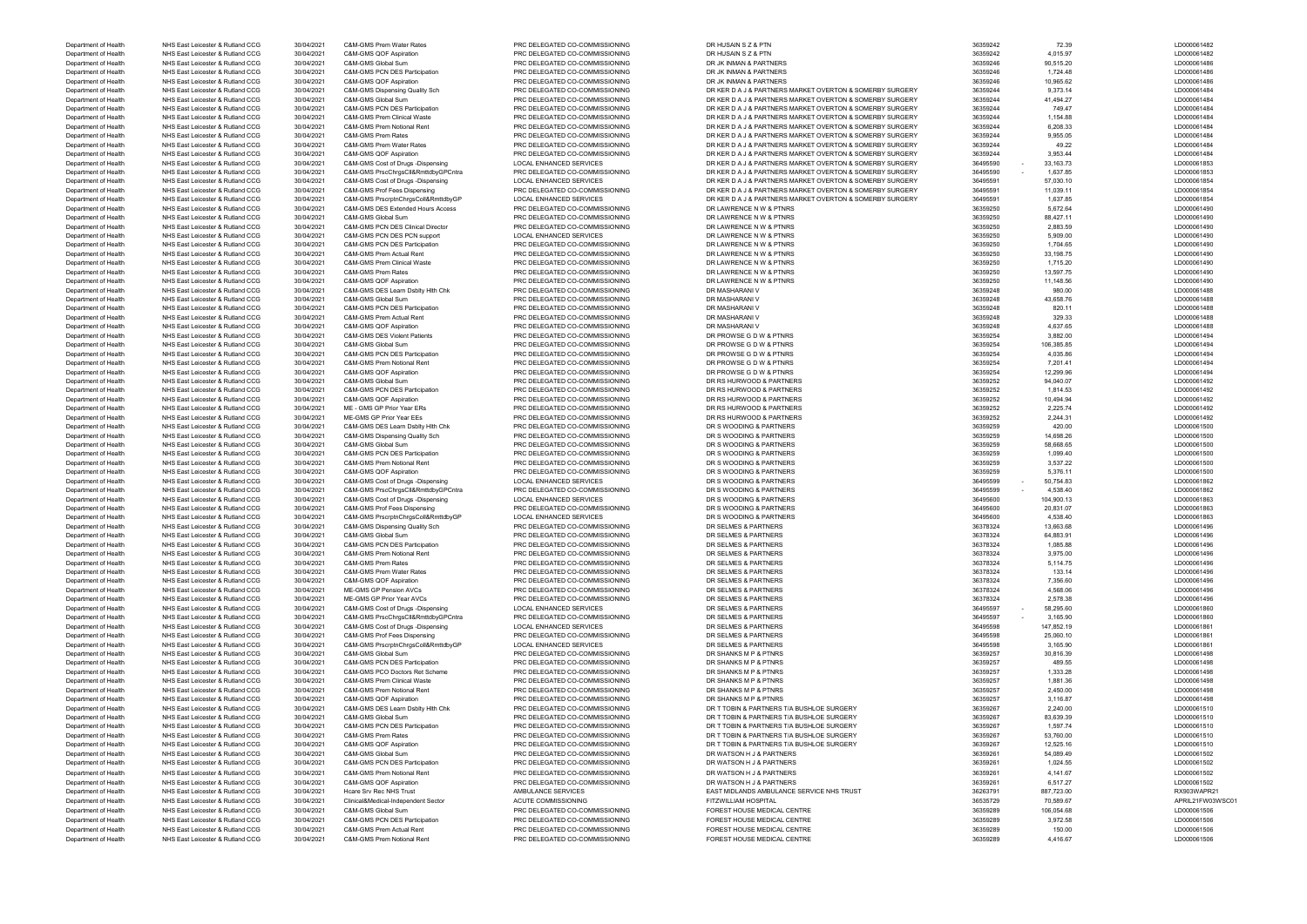| Department of Health |                                  |            |                                                 |                                             |                                                 |          |              |              |                   |
|----------------------|----------------------------------|------------|-------------------------------------------------|---------------------------------------------|-------------------------------------------------|----------|--------------|--------------|-------------------|
|                      | NHS East Leicester & Rutland CCG | 30/04/2021 | Hoare Srv Rec NHS Trust                         | ACUTE COMMISSIONING                         | GEORGE ELIOT HOSPITAL NHS TRUST                 | 36263799 | 45,918.00    | GB 654922420 | RLT03WAPR21       |
| Department of Health | NHS East Leicester & Rutland CCG | 30/04/2021 | C&M-GMS Global Sum                              | PRC DELEGATED CO-COMMISSIONING              | <b>GLENFIELD SURGERY (THE)</b>                  | 36359269 | 103,895.28   |              | LD000061512       |
| Department of Health | NHS East Leicester & Rutland CCG | 30/04/2021 | C&M-GMS PCN DES Participation                   | PRC DELEGATED CO-COMMISSIONING              | <b>GLENFIELD SURGERY (THE)</b>                  | 36359269 | 3,930.80     |              | LD000061512       |
| Department of Health | NHS East Leicester & Rutland CCG | 30/04/2021 | C&M-GMS PCO Recruitmt & Retn                    | PRC DELEGATED CO-COMMISSIONING              | <b>GLENFIELD SURGERY (THE)</b>                  | 36359269 | 37,433.89    |              | LD000061512       |
| Department of Health | NHS East Leicester & Rutland CCG | 30/04/2021 | C&M-GMS Prem Notional Rent                      | PRC DELEGATED CO-COMMISSIONING              | <b>GLENFIELD SURGERY (THE)</b>                  | 36359269 | 8,321.83     |              | LD000061512       |
| Department of Health | NHS East Leicester & Rutland CCG | 30/04/2021 | C&M-GMS QOF Aspiration                          | PRC DELEGATED CO-COMMISSIONING              | <b>GLENFIELD SURGERY (THE)</b>                  | 36359269 | 11,741.20    |              | LD000061512       |
| Department of Health | NHS East Leicester & Rutland CCG | 30/04/2021 | Apprenticeship Levy Payable                     | <b>BALANCE SHEET</b>                        | <b>HMRC</b>                                     | 36367315 | 351.00       | 654457614    | 120PY005699782112 |
| Department of Health | NHS East Leicester & Rutland CCG | 30/04/2021 | Income tax <1Yr                                 | <b>BALANCE SHEET</b>                        | <b>HMRC</b>                                     | 36367315 | 43,365.80    | 654457614    | 120PY005699782112 |
|                      |                                  |            |                                                 |                                             | <b>HMRC</b>                                     |          |              |              |                   |
| Department of Health | NHS East Leicester & Rutland CCG | 30/04/2021 | Income tax <1Yr-Student Loans                   | <b>BALANCE SHEET</b>                        |                                                 | 36367315 | 1,021.00     | 654457614    | 120PY005699782112 |
| Department of Health | NHS East Leicester & Rutland CCG | 30/04/2021 | National Insurance < 1 yr-NI- ERS               | <b>BALANCE SHEET</b>                        | <b>HMRC</b>                                     | 36367315 | 35,193.36    | 654457614    | 120PY005699782112 |
| Department of Health | NHS East Leicester & Rutland CCG | 30/04/2021 | National Insurance < 1 yr-NI-EES                | <b>BALANCE SHEET</b>                        | <b>HMRC</b>                                     | 36367315 | 26,337.68    | 654457614    | 120PY005699782112 |
| Department of Health | NHS East Leicester & Rutland CCG | 30/04/2021 | Statutory Mat Pay < 1 yr                        | <b>BALANCE SHEET</b>                        | <b>HMRC</b>                                     | 36367315 | 695.50       | 654457614    | 120PY005699782112 |
| Department of Health | NHS East Leicester & Rutland CCG | 30/04/2021 | Cont Care-Learning Disab(<65)                   | CHC ADULT FULLY FUNDED                      | HOME FROM HOME CARE LTD                         | 36375128 | 28,536.51    |              | PA10140722APR2149 |
| Department of Health | NHS East Leicester & Rutland CCG | 30/04/2021 | C&M-GMS Dispensing Quality Sch                  | PRC DELEGATED CO-COMMISSIONING              | HUSBANDS BOSWORTH SURGERY                       | 36359263 | 10,273.56    |              | LD000061504       |
| Department of Health | NHS East Leicester & Rutland CCG | 30/04/2021 | C&M-GMS Global Sum                              | PRC DELEGATED CO-COMMISSIONING              | HUSBANDS BOSWORTH SURGERY                       | 36359263 | 35,479.41    |              | LD000061504       |
| Department of Health | NHS East Leicester & Rutland CCG | 30/04/2021 | C&M-GMS PCN DES Participation                   | PRC DELEGATED CO-COMMISSIONING              | HUSBANDS BOSWORTH SURGERY                       | 36359263 | 620.94       |              | LD000061504       |
| Department of Health | NHS East Leicester & Rutland CCG | 30/04/2021 | C&M-GMS Prem Actual Rent                        | PRC DELEGATED CO-COMMISSIONING              | HUSBANDS BOSWORTH SURGERY                       | 36359263 | 55.00        |              | LD000061504       |
| Department of Health | NHS East Leicester & Rutland CCG | 30/04/2021 | C&M-GMS Prem Notional Rent                      | PRC DELEGATED CO-COMMISSIONING              | HUSBANDS BOSWORTH SURGERY                       | 36359263 | 3,371.47     |              | LD000061504       |
| Department of Health | NHS East Leicester & Rutland CCG | 30/04/2021 | C&M-GMS Prem Rates                              | PRC DELEGATED CO-COMMISSIONING              | HUSBANDS BOSWORTH SURGERY                       | 36359263 | 24,026.85    |              | LD000061504       |
| Department of Health | NHS East Leicester & Rutland CCG | 30/04/2021 | C&M-GMS QOF Aspiration                          | PRC DELEGATED CO-COMMISSIONING              | HUSBANDS BOSWORTH SURGERY                       | 36359263 | 3,639.14     |              | LD000061504       |
|                      | NHS East Leicester & Rutland CCG |            |                                                 |                                             | HUSBANDS BOSWORTH SURGERY                       |          | 46,226.80    |              |                   |
| Department of Health |                                  | 30/04/2021 | C&M-GMS Cost of Drugs -Dispensing               | <b>LOCAL ENHANCED SERVICES</b>              |                                                 | 36495602 |              |              | LD000061865       |
| Department of Health | NHS East Leicester & Rutland CCG | 30/04/2021 | C&M-GMS PrscChrgsCll&RmttdbyGPCntra             | PRC DELEGATED CO-COMMISSIONING              | HUSBANDS BOSWORTH SURGERY                       | 36495602 | 2,909.70     |              | LD000061865       |
| Department of Health | NHS East Leicester & Rutland CCG | 30/04/2021 | C&M-GMS Cost of Drugs -Dispensing               | <b>LOCAL ENHANCED SERVICES</b>              | HUSBANDS BOSWORTH SURGERY                       | 36495603 | 83,125.68    |              | LD000061866       |
| Department of Health | NHS East Leicester & Rutland CCG | 30/04/2021 | C&M-GMS Prof Fees Dispensing                    | PRC DELEGATED CO-COMMISSIONING              | HUSBANDS BOSWORTH SURGERY                       | 36495603 | 17,791.66    |              | LD000061866       |
| Department of Health | NHS East Leicester & Rutland CCG | 30/04/2021 | C&M-GMS PrscrptnChrgsColl&RmttdbyGP             | LOCAL ENHANCED SERVICES                     | HUSBANDS BOSWORTH SURGERY                       | 36495603 | 2,909.70     |              | LD000061866       |
| Department of Health | NHS East Leicester & Rutland CCG | 30/04/2021 | C&M-GMS Prem Clinical Waste                     | PRC DELEGATED CO-COMMISSIONING              | INITIAL MEDICAL SERVICES LTD                    | 36431901 | 38,704.32    | 209918933    | 33841887          |
| Department of Health | NHS East Leicester & Rutland CCG | 30/04/2021 | Hcare Srv Rec Fdtn Trust-Contract Cost per Case | ACUTE COMMISSIONING                         | KETTERING GENERAL HOSPITAL NHS FOUNDATION TRUST | 36263841 | 971,065.00   | 654926604    | RNQ03WAPR21       |
| Department of Health | NHS East Leicester & Rutland CCG | 30/04/2021 | C&M-GMS GP Statutory Levy                       | PRC DELEGATED CO-COMMISSIONING              | LATHAM HOUSE MEDICAL PRACTICE                   | 36359282 | 1,251.57     |              | LD000061467       |
| Department of Health | NHS East Leicester & Rutland CCG | 30/04/2021 | C&M-GMS Voluntary Levy                          | PRC DELEGATED CO-COMMISSIONING              | LATHAM HOUSE MEDICAL PRACTICE                   | 36359282 | 178.80       |              | LD000061467       |
| Department of Health | NHS East Leicester & Rutland CCG | 30/04/2021 | ME-GMS GP Pension EEs                           | PRC DELEGATED CO-COMMISSIONING              | LATHAM HOUSE MEDICAL PRACTICE                   | 36359282 | 13,711.55    |              | LD000061467       |
| Department of Health | NHS East Leicester & Rutland CCG | 30/04/2021 | ME-GMS GP Pension ERs Adjustments               | PRC DELEGATED CO-COMMISSIONING              | LATHAM HOUSE MEDICAL PRACTICE                   | 36359282 | 15,712.22    |              | LD000061467       |
|                      |                                  |            |                                                 |                                             |                                                 |          | 8,576.88     |              |                   |
| Department of Health | NHS East Leicester & Rutland CCG | 30/04/2021 | C&M-GMS DES Extended Hours Access               | PRC DELEGATED CO-COMMISSIONING              | LATHAM HOUSE MEDICAL PRACTICE                   | 36359283 |              |              | LD000061468       |
| Department of Health | NHS East Leicester & Rutland CCG | 30/04/2021 | C&M-GMS DES Learn Dsblty Hlth Chk               | PRC DELEGATED CO-COMMISSIONING              | LATHAM HOUSE MEDICAL PRACTICE                   | 36359283 | 1,680.00     |              | LD000061468       |
| Department of Health | NHS East Leicester & Rutland CCG | 30/04/2021 | C&M-GMS Global Sum                              | PRC DELEGATED CO-COMMISSIONING              | LATHAM HOUSE MEDICAL PRACTICE                   | 36359283 | 265,776.79   |              | LD000061468       |
| Department of Health | NHS East Leicester & Rutland CCG | 30/04/2021 | C&M-GMS PCN DES Clinical Director               | PRC DELEGATED CO-COMMISSIONING              | LATHAM HOUSE MEDICAL PRACTICE                   | 36359283 | 4,359.91     |              | LD000061468       |
| Department of Health | NHS East Leicester & Rutland CCG | 30/04/2021 | C&M-GMS PCN DES PCN support                     | <b>LOCAL ENHANCED SERVICES</b>              | LATHAM HOUSE MEDICAL PRACTICE                   | 36359283 | 8,934.25     |              | LD000061468       |
| Department of Health | NHS East Leicester & Rutland CCG | 30/04/2021 | C&M-GMS PCN DES Participation                   | PRC DELEGATED CO-COMMISSIONING              | LATHAM HOUSE MEDICAL PRACTICE                   | 36359283 | 5,033.14     |              | LD000061468       |
| Department of Health | NHS East Leicester & Rutland CCG | 30/04/2021 | C&M-GMS PCO Doctors Ret Scheme                  | PRC DELEGATED CO-COMMISSIONING              | LATHAM HOUSE MEDICAL PRACTICE                   | 36359283 | 1,333.28     |              | LD000061468       |
| Department of Health | NHS East Leicester & Rutland CCG | 30/04/2021 | C&M-GMS PCO Recruitmt & Retn                    | PRC DELEGATED CO-COMMISSIONING              | LATHAM HOUSE MEDICAL PRACTICE                   | 36359283 | 16,105.88    |              | LD000061468       |
| Department of Health | NHS East Leicester & Rutland CCG | 30/04/2021 | C&M-GMS Prem Clinical Waste                     | PRC DELEGATED CO-COMMISSIONING              | LATHAM HOUSE MEDICAL PRACTICE                   | 36359283 | 5,827.40     |              | LD000061468       |
| Department of Health | NHS East Leicester & Rutland CCG | 30/04/2021 | C&M-GMS Prem Notional Rent                      | PRC DELEGATED CO-COMMISSIONING              | LATHAM HOUSE MEDICAL PRACTICE                   | 36359283 | 22,330.42    |              | LD000061468       |
| Department of Health | NHS East Leicester & Rutland CCG | 30/04/2021 | C&M-GMS Prem Rates                              | PRC DELEGATED CO-COMMISSIONING              | LATHAM HOUSE MEDICAL PRACTICE                   | 36359283 | 39,385.00    |              | LD000061468       |
| Department of Health | NHS East Leicester & Rutland CCG | 30/04/2021 | C&M-GMS Prem Water Rates                        | PRC DELEGATED CO-COMMISSIONING              | LATHAM HOUSE MEDICAL PRACTICE                   | 36359283 | 135.40       |              | LD000061468       |
|                      |                                  |            |                                                 |                                             |                                                 |          |              |              |                   |
| Department of Health | NHS East Leicester & Rutland CCG | 30/04/2021 | C&M-GMS QOF Aspiration                          | PRC DELEGATED CO-COMMISSIONING              | LATHAM HOUSE MEDICAL PRACTICE                   | 36359283 | 30,412.64    |              | LD000061468       |
|                      |                                  |            |                                                 |                                             |                                                 |          |              |              |                   |
| Department of Health | NHS East Leicester & Rutland CCG | 30/04/2021 | C&M-GMS LES Near Patient Testing                | LOCAL ENHANCED SERVICES                     | LATHAM HOUSE MEDICAL PRACTICE                   | 36368050 | 28,987.92    |              | <b>INV1254</b>    |
| Department of Health | NHS East Leicester & Rutland CCG | 30/04/2021 | C&M-GMS LES Near Patient Testing                | <b>LOCAL ENHANCED SERVICES</b>              | LATHAM HOUSE MEDICAL PRACTICE                   | 36368057 | 28,987.92    |              | CN1545            |
| Department of Health | NHS East Leicester & Rutland CCG | 30/04/2021 | Cont Care- Adult 100% Fully Funded              | CHC ADULT FULLY FUNDED                      | LEICESTER CITY COUNCIL                          | 36234863 | 50,936.81    | 115 3370 04  | 88395375          |
| Department of Health | NHS East Leicester & Rutland CCG | 30/04/2021 | Clinical&Medical-Clinical Other                 | <b>GP FORWARD VIEW</b>                      | LEICESTER LEICESTERSHIRE & RUTLAND LMC          | 36456127 | 30,420.00    |              | <b>INV0205</b>    |
| Department of Health | NHS East Leicester & Rutland CCG | 30/04/2021 | Cont Care- Adult 100% Fully Funded              | CHC ADULT FULLY FUNDED                      | LEICESTERSHIRE COUNTY COUNCIL                   | 36234896 | 617,463.00   | 115337102    | 100025352         |
| Department of Health | NHS East Leicester & Rutland CCG | 30/04/2021 | Rent                                            | <b>CORPORATE COSTS &amp; SERVICES</b>       | LEICESTERSHIRE COUNTY COUNCIL                   | 36234903 | 35,500.00    | 115337102    | 6287331           |
| Department of Health | NHS East Leicester & Rutland CCG | 30/04/2021 |                                                 | CHC ADULT FULLY FUNDED                      | LEICESTERSHIRE COUNTY COUNCIL                   | 36234926 | 315,472.00   | 115337102    | 100025870         |
| Department of Health | NHS East Leicester & Rutland CCG | 30/04/2021 | Cont Care-Learning Disab(<65)                   |                                             | LEICESTERSHIRE COUNTY COUNCIL                   | 36258750 | 43.528.22    | 115337102    | 100002198         |
|                      |                                  |            | Cont Care- Prior Year Payments                  | CHC ADULT FULLY FUNDED                      |                                                 |          |              |              |                   |
| Department of Health | NHS East Leicester & Rutland CCG | 30/04/2021 | Hcare Srv Rec NHS Trust                         | MENTAL HEALTH CONTRACTS                     | LEICESTERSHIRE PARTNERSHIP NHS TRUST            | 36263808 | 5,399,676.00 | 654969872    | RT503WAPR21       |
| Department of Health | NHS East Leicester & Rutland CCG | 30/04/2021 | C&M-GMS IT Comm Servs -GP Practices             | <b>GP FORWARD VIEW</b>                      | LEICESTERSHIRE PARTNERSHIP NHS TRUST            | 36335668 | 173,880.00   | 654969872    | 50475             |
| Department of Health | NHS East Leicester & Rutland CCG | 30/04/2021 | Clinical&Medical-Independent Sector             | PLANNED CARE                                | LLR PROVIDER CO LTD                             | 36368058 | 151,280.00   |              | 3205              |
| Department of Health | NHS East Leicester & Rutland CCG | 30/04/2021 | Clinical&Medical-Independent Sector             | ACUTE COMMISSIONING                         | NEW MEDICAL SYSTEMS LTD                         | 36234469 | 51,372.33    | 275051903    | 3943              |
| Department of Health | NHS East Leicester & Rutland CCG | 30/04/2021 | Charges from CSU                                | PROGRAMME PROJECTS                          | NHS MIDLANDS AND LANCASHIRE CSU                 | 36431441 | 41,644.00    | GB 654442045 | 7312320299        |
| Department of Health | NHS East Leicester & Rutland CCG | 30/04/2021 | Clinical&Medical-Clinical Other                 | <b>GP FORWARD VIEW</b>                      | NHS MIDLANDS AND LANCASHIRE CSU                 | 36507548 | 87,360.00    | GB 654442045 | 7312320372        |
| Department of Health | NHS East Leicester & Rutland CCG | 30/04/2021 | Hoare Srv Rec Fdtn Trust-Contract Cost per Case | ACUTE COMMISSIONING                         | NORTH WEST ANGLIA NHS FOUNDATION TRUST          | 36263815 | 772,331.00   | GB654936110  | RGN03WAPR21       |
| Department of Health | NHS East Leicester & Rutland CCG | 30/04/2021 | Hcare Srv Rec NHS Trust                         | <b>ACUTE COMMISSIONING</b>                  | NORTHAMPTON GENERAL HOSPITAL NHS TRUST          | 36263823 | 68,649.00    | 654933707    | RNS03WAPR21       |
| Department of Health | NHS East Leicester & Rutland CCG | 30/04/2021 | Hcare Srv Rec NHS Trust                         | ACUTE COMMISSIONING                         | NOTTINGHAM UNIVERSITY HOSPITALS NHS TRUST       | 36263850 | 520,948.00   | 654434827    | RX103WAPR21       |
| Department of Health | NHS East Leicester & Rutland CCG | 30/04/2021 | <b>Hithcre-Foundation Trsts</b>                 | IMPROVING ACCESS TO PSYCHOLOGICAL THERAPIES | NOTTINGHAMSHIRE HEALTHCARE NHS TRUST            | 36445771 | 87,927.00    | 654406833    | 1000055108        |
| Department of Health | NHS East Leicester & Rutland CCG | 30/04/2021 | Clinical&Medical-Independent Sector             | ACUTE COMMISSIONING                         | NUFFIELD HEALTH                                 | 36535725 | 146,433.00   | 564291137    | PF210302          |
| Department of Health |                                  |            |                                                 |                                             |                                                 |          |              |              |                   |
|                      | NHS East Leicester & Rutland CCG | 30/04/2021 | C&M-GMS DES Extended Hours Access               | PRC DELEGATED CO-COMMISSIONING              | OAKHAM MEDICAL PRACTICE                         | 36359287 | 4,783.08     |              | LD000061476       |
| Department of Health | NHS East Leicester & Rutland CCG | 30/04/2021 | C&M-GMS Global Sum                              | PRC DELEGATED CO-COMMISSIONING              | OAKHAM MEDICAL PRACTICE                         | 36359287 | 120,483.72   |              | LD000061476       |
| Department of Health | NHS East Leicester & Rutland CCG | 30/04/2021 | C&M-GMS PCN DES Clinical Director               | PRC DELEGATED CO-COMMISSIONING              | OAKHAM MEDICAL PRACTICE                         | 36359287 | 2,431.40     |              | LD000061476       |
| Department of Health | NHS East Leicester & Rutland CCG | 30/04/2021 | C&M-GMS PCN DES PCN support                     | <b>LOCAL ENHANCED SERVICES</b>              | OAKHAM MEDICAL PRACTICE                         | 36359287 | 4,982.38     |              | LD000061476       |
| Department of Health | NHS East Leicester & Rutland CCG | 30/04/2021 | C&M-GMS PCN DES Participation                   | PRC DELEGATED CO-COMMISSIONING              | OAKHAM MEDICAL PRACTICE                         | 36359287 | 2,318.01     |              | LD000061476       |
| Department of Health | NHS East Leicester & Rutland CCG | 30/04/2021 | C&M-GMS Prem Actual Rent                        | PRC DELEGATED CO-COMMISSIONING              | OAKHAM MEDICAL PRACTICE                         | 36359287 | 1,033.33     |              | LD000061476       |
| Department of Health | NHS East Leicester & Rutland CCG | 30/04/2021 | C&M-GMS Prem Clinical Waste                     | PRC DELEGATED CO-COMMISSIONING              | OAKHAM MEDICAL PRACTICE                         | 36359287 | 3,161.42     |              | LD000061476       |
| Department of Health | NHS East Leicester & Rutland CCG | 30/04/2021 | C&M-GMS Prem Rates                              | PRC DELEGATED CO-COMMISSIONING              | OAKHAM MEDICAL PRACTICE                         | 36359287 | 11,102.75    |              | LD000061476       |
| Department of Health | NHS East Leicester & Rutland CCG | 30/04/2021 | C&M-GMS Prem Water Rates                        | PRC DELEGATED CO-COMMISSIONING              | OAKHAM MEDICAL PRACTICE                         | 36359287 | 156.32       |              | LD000061476       |
| Department of Health | NHS East Leicester & Rutland CCG | 30/04/2021 | C&M-GMS QOF Aspiration                          | PRC DELEGATED CO-COMMISSIONING              | OAKHAM MEDICAL PRACTICE                         | 36359287 | 14,926.22    |              | LD000061476       |
| Department of Health | NHS East Leicester & Rutland CCG | 30/04/2021 | Clinical&Medical-Independent Sector             | <b>ACUTE COMMISSIONING</b>                  | OPCARE LTD                                      | 36368063 | 149,447.02   | 607251365    | OPSC006522        |
|                      |                                  |            |                                                 | <b>ACUTE COMMISSIONING</b>                  | OPCARE LTD                                      |          |              |              |                   |
| Department of Health | NHS East Leicester & Rutland CCG | 30/04/2021 | Clinical&Medical-Independent Sector             |                                             |                                                 | 36415158 | 153,215.02   | 607251365    | OPSI034396        |
| Department of Health | NHS East Leicester & Rutland CCG | 30/04/2021 | Clinical&Medical-Independent Sector             | MENTAL HEALTH CONTRACTS                     | S12 SOLUTIONS LTD                               | 36234622 | 55,140.00    | 277 3859 49  | <b>INV0219</b>    |
| Department of Health | NHS East Leicester & Rutland CCG | 30/04/2021 | C&M-GMS DES Learn Dsblty Hith Chk               | PRC DELEGATED CO-COMMISSIONING              | SOUTH LEICESTERSHIRE MEDICAL GROUP              | 36359279 | 4,760.00     |              | LD000061522       |
| Department of Health | NHS East Leicester & Rutland CCG | 30/04/2021 | C&M-GMS Dispensing Quality Sch                  | PRC DELEGATED CO-COMMISSIONING              | SOUTH LEICESTERSHIRE MEDICAL GROUP              | 36359279 | 6,966.00     |              | LD000061522       |
| Department of Health | NHS East Leicester & Rutland CCG | 30/04/2021 | C&M-GMS Global Sum                              | PRC DELEGATED CO-COMMISSIONING              | SOUTH LEICESTERSHIRE MEDICAL GROUP              | 36359279 | 196,259.61   |              | LD000061522       |
| Department of Health | NHS East Leicester & Rutland CCG | 30/04/2021 | C&M-GMS PCN DES Participation                   | PRC DELEGATED CO-COMMISSIONING              | SOUTH LEICESTERSHIRE MEDICAL GROUP              | 36359279 | 3,748.10     |              | LD000061522       |
| Department of Health | NHS East Leicester & Rutland CCG | 30/04/2021 | C&M-GMS Prem Actual Rent                        | PRC DELEGATED CO-COMMISSIONING              | SOUTH LEICESTERSHIRE MEDICAL GROUP              | 36359279 | 32,500.68    |              | LD000061522       |
| Department of Health | NHS East Leicester & Rutland CCG | 30/04/2021 | C&M-GMS Prem Notional Rent                      | PRC DELEGATED CO-COMMISSIONING              | SOUTH LEICESTERSHIRE MEDICAL GROUP              | 36359279 | 9,768.75     |              | LD000061522       |
| Department of Health | NHS East Leicester & Rutland CCG | 30/04/2021 | C&M-GMS Prem Water Rates                        | PRC DELEGATED CO-COMMISSIONING              | SOUTH LEICESTERSHIRE MEDICAL GROUP              | 36359279 | 1,372.16     |              | LD000061522       |